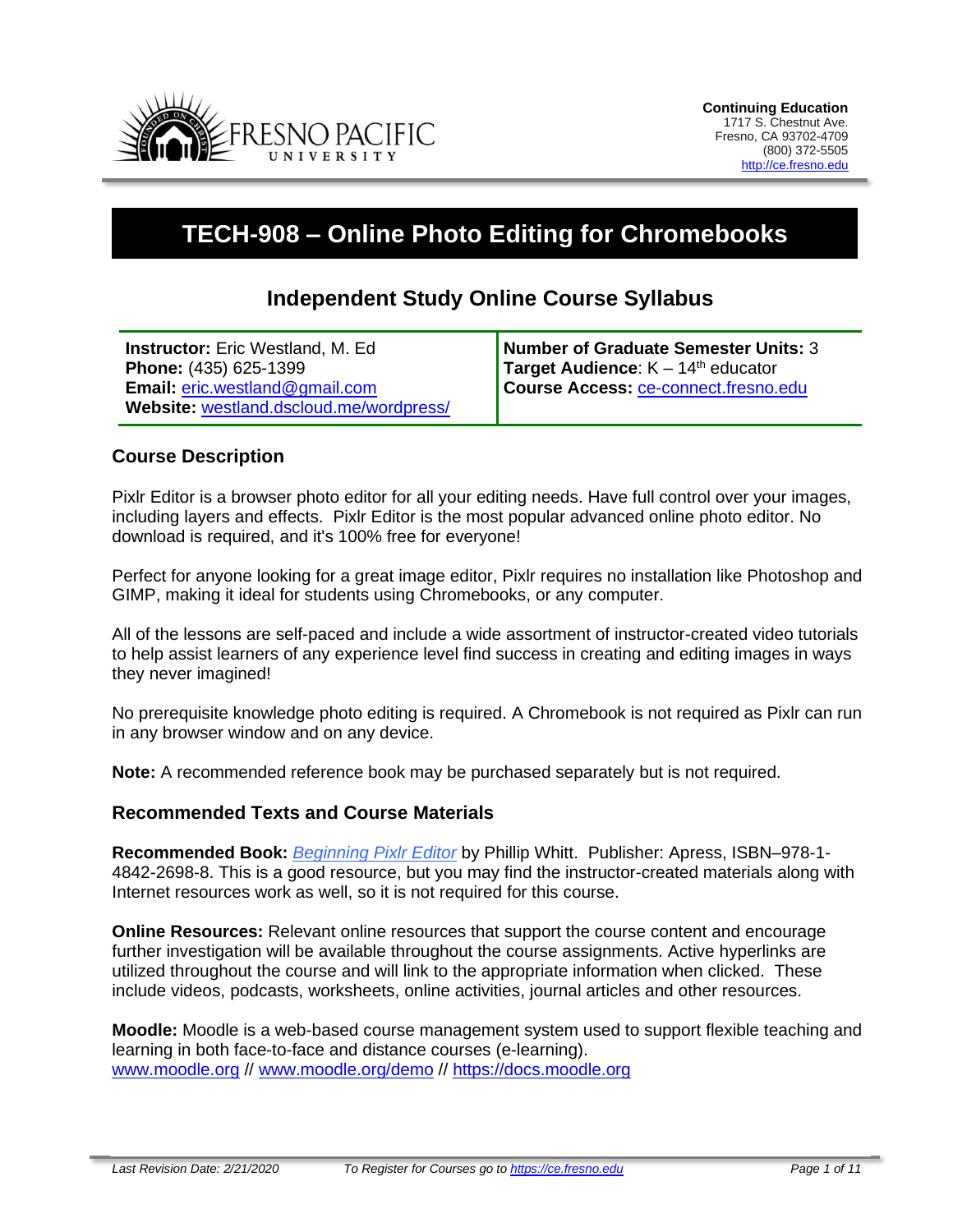## **Course Dates**

Self-paced; students may enroll at any time and take up to one year, from the date of registration, to complete assignments. Students may complete assignments in no less than three weeks (one week per credit), to complete the course.

### **National Standards Addressed in This Course**

National Board for Professional Teaching Standards (NBPTS) - The 5 Core [Propositions](http://www.nbpts.org/five-core-propositions)

- 1. Teachers are committed to students and their learning.
- 2. Teachers know the subjects they teach and how to teach those subjects to students.
- 3. Teachers are responsible for managing and monitoring student learning.
- 4. Teachers think systematically about their practice and learn from experience.
- 5. Teachers are members of learning communities.

#### McRel [Technology](http://www2.mcrel.org/compendium/SubjectTopics.asp?SubjectID=19) Standards

- 1. Knows the [characteristics](http://www2.mcrel.org/compendium/standardDetails.asp?subjectID=19&standardID=1) and uses of computer hardware and operating systems
- 2. Knows the [characteristics](http://www2.mcrel.org/compendium/standardDetails.asp?subjectID=19&standardID=2) and uses of computer software programs
- 3. [Understands](http://www2.mcrel.org/compendium/standardDetails.asp?subjectID=19&standardID=3) the relationships among science, technology, society, and the individual
- 4. Understands the nature of [technological](http://www2.mcrel.org/compendium/standardDetails.asp?subjectID=19&standardID=4) design
- 5. [Understands](http://www2.mcrel.org/compendium/standardDetails.asp?subjectID=19&standardID=5) the nature and operation of systems.
- 6. [Understands](http://www2.mcrel.org/compendium/standardDetails.asp?subjectID=19&standardID=6) the nature and uses of different forms of technology

#### **ISTE [Standards](https://www.iste.org/standards/for-educators) for Educators**

1. Learner

Educators continually improve their practice by learning from and with others and exploring proven and promising practices that leverage technology to improve student learning. Educators:

a. Set professional learning goals to explore and apply pedagogical approaches made possible by technology and reflect on their effectiveness.

b. Pursue professional interests by creating and actively participating in local and global learning networks.

c. Stay current with research that supports improved student learning outcomes, including findings from the learning sciences.

#### 2. Leader

Educators seek out opportunities for leadership to support student empowerment and success and to improve teaching and learning. Educators:

a. Shape, advance and accelerate a shared vision for empowered learning with technology by engaging with education stakeholders.

b. Advocate for equitable access to educational technology, digital content and learning opportunities to meet the diverse needs of all students.

c. Model for colleagues the identification, exploration, evaluation, curation and adoption of new digital resources and tools for learning.

3. Citizen

Educators inspire students to positively contribute to and responsibly participate in the digital world. Educators:

a. Create experiences for learners to make positive, socially responsible contributions and exhibit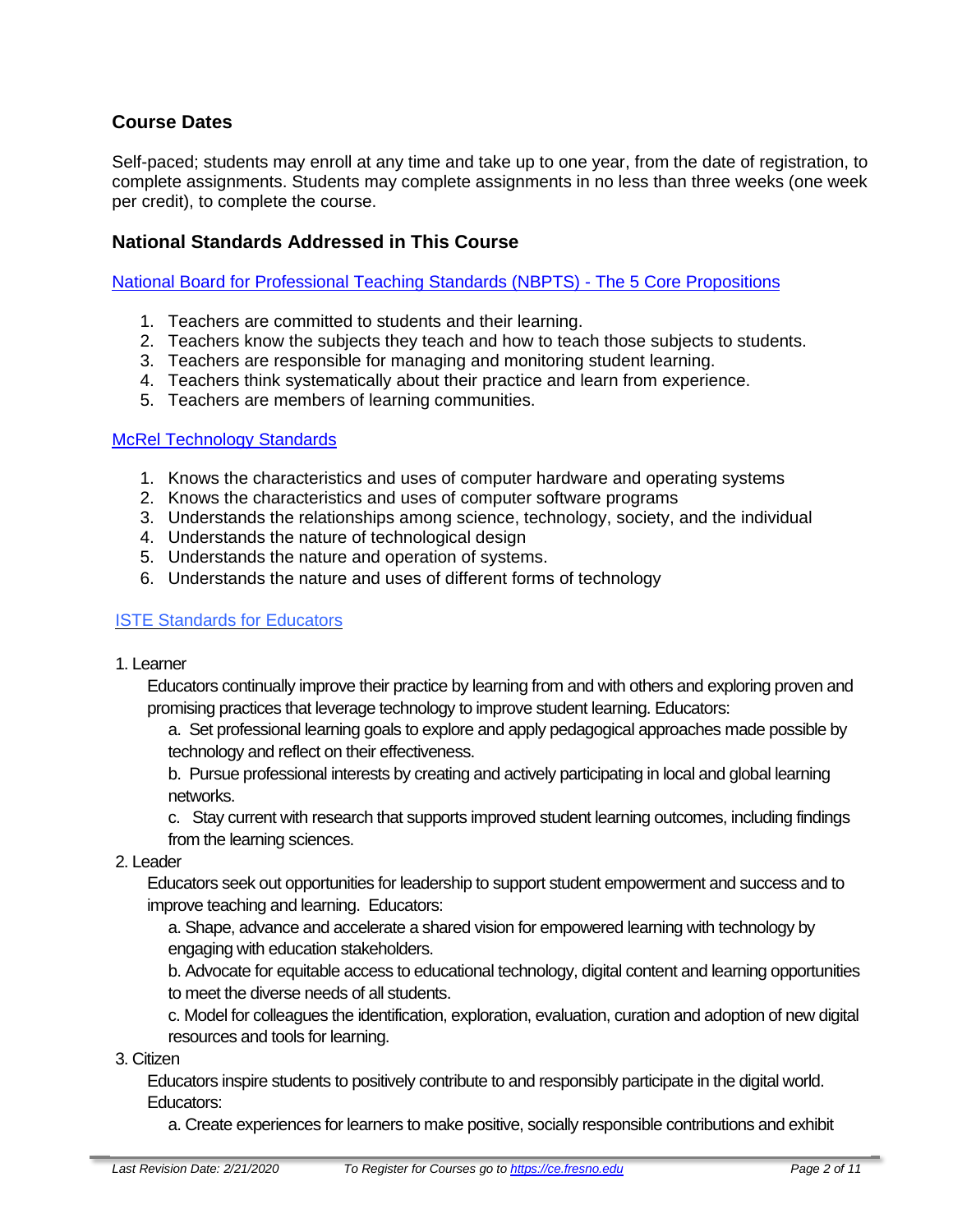empathetic behavior online that build relationships and community.

b. Establish a learning culture that promotes curiosity and critical examination of online resources and fosters digital literacy and media fluency.

c. Mentor students in the safe, legal and ethical practices with digital tools and the protection of intellectual rights and property.

d. Model and promote management of personal data and digital identity and protect student data privacy.

#### 4. Collaborator

Educators dedicate time to collaborate with both colleagues and students to improve practice, discover and share resources and ideas, and solve problems. Educators:

a. Dedicate planning time to collaborate with colleagues to create authentic learning experiences that leverage technology.

b. Collaborate and co-learn with students to discover and use new digital resources and diagnose and troubleshoot technology issues.

c. Use collaborative tools to expand students' authentic, real-world learning experiences by engaging virtually with experts, teams and students, locally and globally.

d. Demonstrate cultural competency when communicating with students, parents and colleagues and interact with them as co-collaborators in student learning.

#### 5. Designer

Educators design authentic, learner-driven activities and environments that recognize and accommodate learner variability. Educators:

a. Use technology to create, adapt and personalize learning experiences that foster independent learning and accommodate learner differences and needs.

b. Design authentic learning activities that align with content area standards and use digital tools and resources to maximize active, deep learning.

c. Explore and apply instructional design principles to create innovative digital learning environments that engage and support learning.

#### 6. Facilitator

Educators facilitate learning with technology to support student achievement of the 2016 ISTE Standards for Students. Educators:

a. Foster a culture where students take ownership of their learning goals and outcomes in both independent and group settings.

b. Manage the use of technology and student learning strategies in digital platforms, virtual environments, hands-on makerspaces or in the field.

c. Create learning opportunities that challenge students to use a design process and computational thinking to innovate and solve problems.

d. Model and nurture creativity and creative expression to communicate ideas, knowledge or connections.

#### 7. Analyst

Educators understand and use data to drive their instruction and support students in achieving their learning goals. Educators:

a. Provide alternative ways for students to demonstrate competency and reflect on their learning using technology.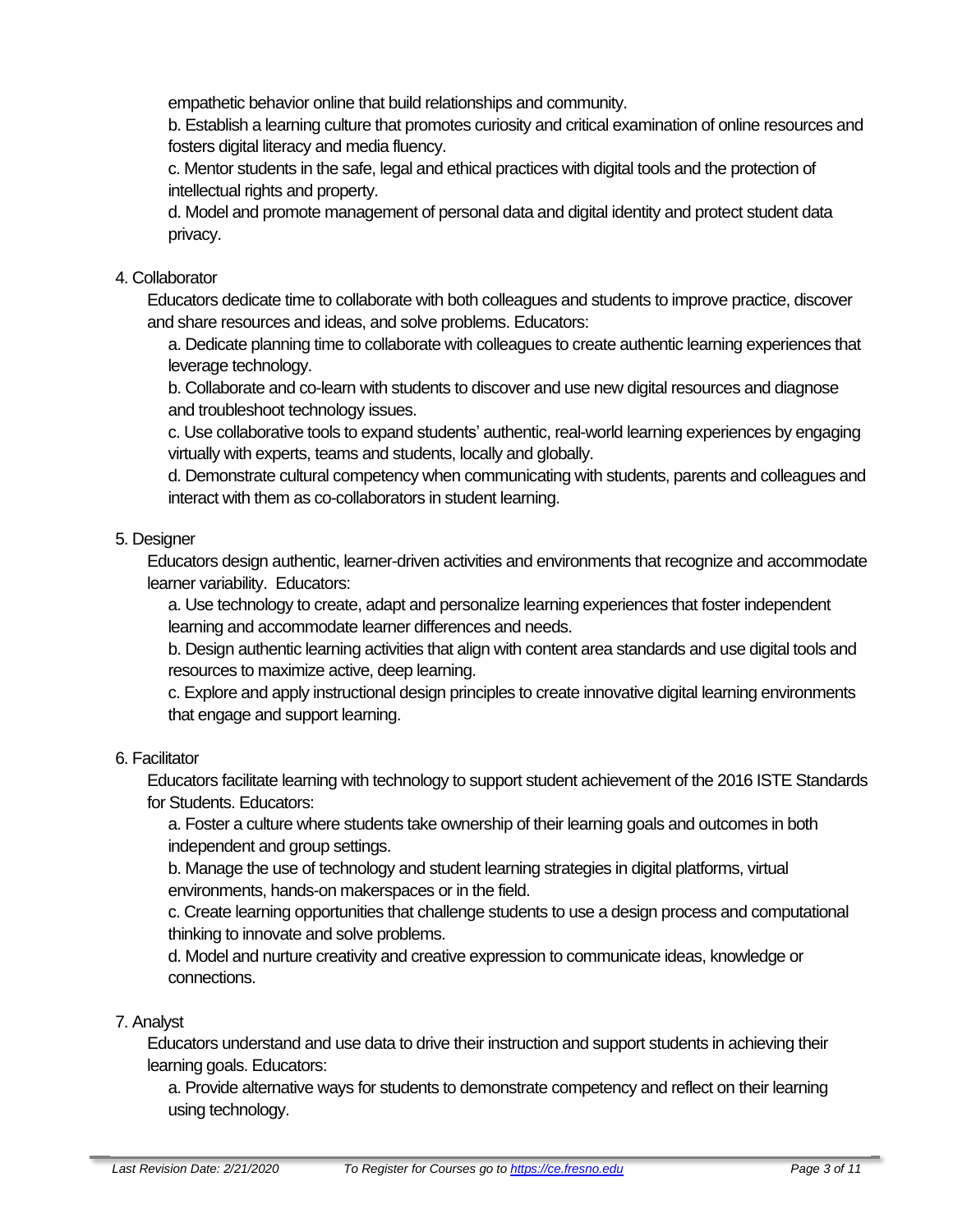b. Use technology to design and implement a variety of formative and summative assessments that accommodate learner needs, provide timely feedback to students and inform instruction. c. Use assessment data to guide progress and communicate with students, parents and education stakeholders to build student self-direction.

## **Continuing Education Program Student Learning Outcomes**

| CE <sub>1</sub> | Demonstrate proficient written communication by articulating a clear focus,<br>synthesizing arguments, and utilizing standard formats in order to inform and<br>persuade others, and present information applicable to targeted use.                                    |
|-----------------|-------------------------------------------------------------------------------------------------------------------------------------------------------------------------------------------------------------------------------------------------------------------------|
| CE <sub>2</sub> | Demonstrate comprehension of content-specific knowledge and the ability to apply<br>it in theoretical, personal, professional, or societal contexts.                                                                                                                    |
| CE <sub>3</sub> | Reflect on their personal and professional growth and provide evidence of how<br>such reflection is utilized to manage personal and professional improvement.                                                                                                           |
| CE <sub>4</sub> | Apply critical thinking competencies by generating probing questions, recognizing<br>underlying assumptions, interpreting and evaluating relevant information, and<br>applying their understandings to the professional setting.                                        |
| CE <sub>5</sub> | Reflect on values that inspire high standards of professional and ethical behavior as<br>they pursue excellence in applying new learning to their chosen field.                                                                                                         |
| CE <sub>6</sub> | Identify information needed in order to fully understand a topic or task, organize that<br>information, identify the best sources of information for a given enquiry, locate and<br>critically evaluate sources, and accurately and effectively share that information. |

## **Student Learning Outcomes (SLOs) for This Course**

| <b>Student Learning Outcomes for This Course</b><br>By the end of this course student will be able to: |                                                                                                                                               | <b>National Standards</b><br><b>Addressed in This</b><br>Course*   | Continuing<br><b>Education Program</b><br><b>Student Learning</b><br><b>Outcomes</b><br>Addressed** |
|--------------------------------------------------------------------------------------------------------|-----------------------------------------------------------------------------------------------------------------------------------------------|--------------------------------------------------------------------|-----------------------------------------------------------------------------------------------------|
|                                                                                                        | 1. Identify and differentiate between different<br>hardware and web-based apps used in<br>creating/editing digital images for<br>instruction. | (NBPTS <sub>2</sub> )<br>$(ISTE-T 4, 5)$<br>(McRel Tech 1, 2, 6)   | CE 2, 6                                                                                             |
|                                                                                                        | 2. Create/modify a new image in Pixlr.                                                                                                        | (NBPTS <sub>2</sub> )<br>$(ISTE-T 1,2,3,4)$<br>(McRel Tech 1, 3,4) | CE <sub>1</sub>                                                                                     |
| 3.                                                                                                     | Integrate multiple images developed in Pixlr<br>into others applications such as Word,<br>Google Docs and PowerPoint.                         | (NBPTS <sub>2</sub> )<br>$(ISTE-T 1,2,3,4)$<br>(McRel Tech 3,4,6)  | CE 2, 6                                                                                             |
| 4.                                                                                                     | Incorporate projects developed using Pixlr<br>into different curriculum areas.                                                                | (NBPTS 1,2,4,5)<br>$(ISTE-T 1, 2, 3, 4, 5)$<br>(McRel Tech 3)      | CE <sub>2</sub>                                                                                     |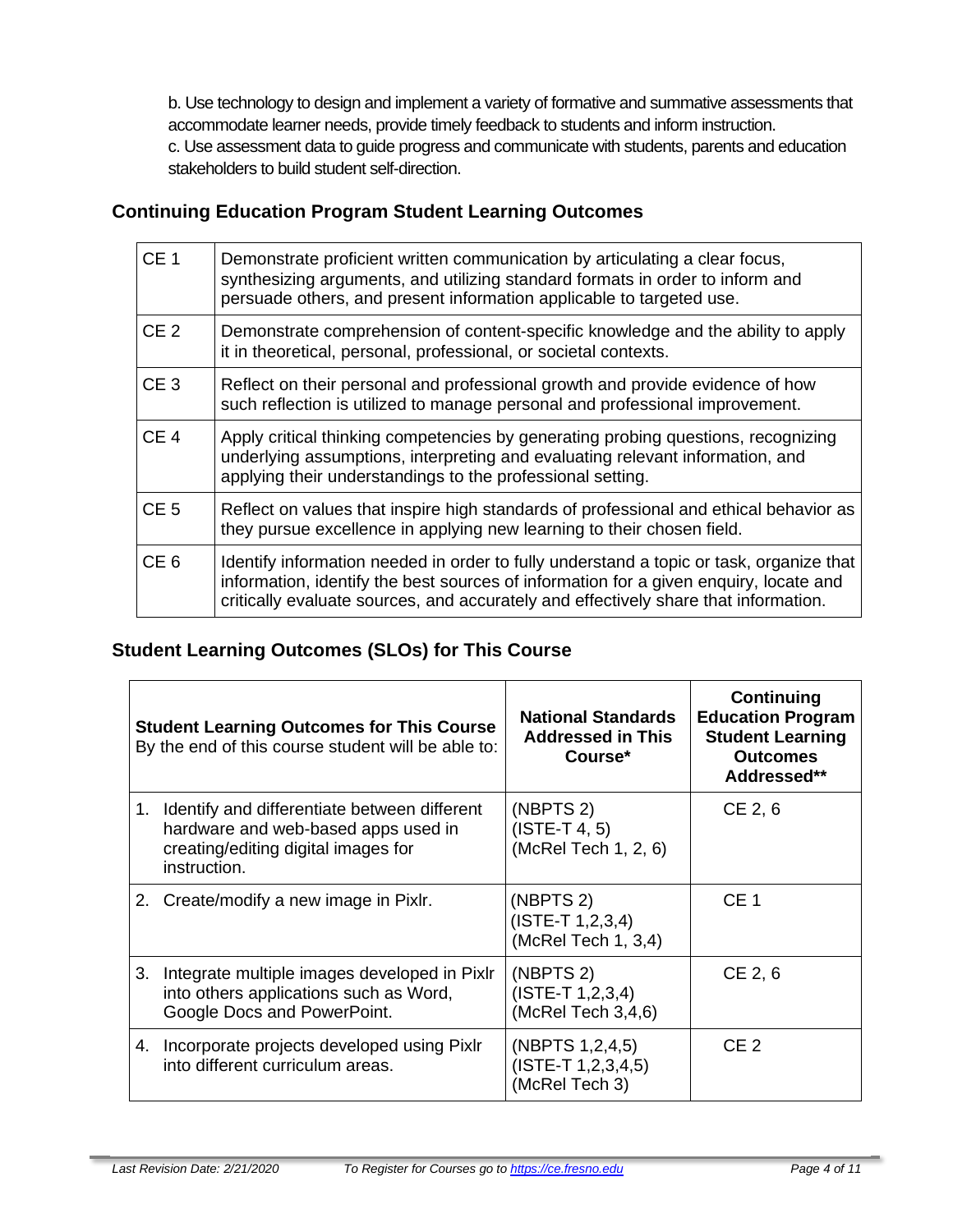| <b>Student Learning Outcomes for This Course</b><br>By the end of this course student will be able to: |                                                                                                            | <b>National Standards</b><br><b>Addressed in This</b><br>Course* | Continuing<br><b>Education Program</b><br><b>Student Learning</b><br><b>Outcomes</b><br>Addressed** |
|--------------------------------------------------------------------------------------------------------|------------------------------------------------------------------------------------------------------------|------------------------------------------------------------------|-----------------------------------------------------------------------------------------------------|
|                                                                                                        | 5. Produce in Pixlr images successfully for use<br>in LMS systems such as Canvas,<br>Schoology and Moodle. | (NBPTS 2,5)<br>(NETS-T 1,2,3,4,5)<br>(McRel Tech 1)              | CE 1, 2, 6                                                                                          |
| 6.                                                                                                     | Complete an educational plan to match<br>academic goals.                                                   | (NBPTS 1,3)<br>$(ISTE-T 1,4, 5, 6)$<br>(McRel Tech 3, 4, 6)      | CE 1, 3, 5, 6                                                                                       |

\* Please refer to the section on **National Standards Addressed in This Course**

\*\* Please refer to the section on **Continuing Education Program Student Learning Outcomes**

## **Topics, Assignments, and Activities**

| <b>Module Title</b>                                    | <b>Module Assignments and Activities</b>                                                                                                                                                                                                                                                                                                                                                                                                                                                                                                                           | <b>Points</b><br><b>Possible</b><br><b>For Each</b><br><b>Assignment</b> |
|--------------------------------------------------------|--------------------------------------------------------------------------------------------------------------------------------------------------------------------------------------------------------------------------------------------------------------------------------------------------------------------------------------------------------------------------------------------------------------------------------------------------------------------------------------------------------------------------------------------------------------------|--------------------------------------------------------------------------|
| <b>Begin Here</b>                                      | Course introduction video<br>$\bullet$<br>Introduce yourself forum<br>$\bullet$<br>Moodle online tutorial<br>$\bullet$<br>Course syllabus<br>$\bullet$                                                                                                                                                                                                                                                                                                                                                                                                             | 5 Points                                                                 |
| Module $1 -$<br>Pixlr Intro and Editor<br><b>Tools</b> | Topics related to launching Pixlr, its workspace and a<br>$\bullet$<br>large variety of editing tools.<br>Watch: Screencasts and tutorials related to choosing<br>$\bullet$<br>the best hardware for a specific application.<br>Reading: Section One from textbook.<br>$\bullet$<br>1.1 Forum participation: Discussion on hardware and<br>$\bullet$<br>software.<br>1.2 Assignment - Complete 10 different skill building<br>exercises using the Pixlr editing tools.<br>1.3 Forum participation: Lesson plan related to this<br>$\bullet$<br>module.             | 10 Points<br>200 Points<br>20 Points                                     |
| Module $2 -$<br><b>Composing Images</b>                | Topics related to taking well-composed images.<br>$\bullet$<br>Reading: Section Two of the textbook.<br>$\bullet$<br>Watch: Self-paced video screencasts related to<br>$\bullet$<br>topics from this module along with a variety of<br>supplemental video tutorials.<br>2.1 Assignment - Taking Interesting Photos<br>$\bullet$<br>2.2 Assignment - Basic Photo Editing With Pixlr<br>$\bullet$<br>2.3 Forum participation: Share two of your original<br>photos from this module and how you used them in<br>your classroom.<br>2.4 Module Independent Assignment | 40 Points<br>40 Points<br>20 Points<br>30 Points                         |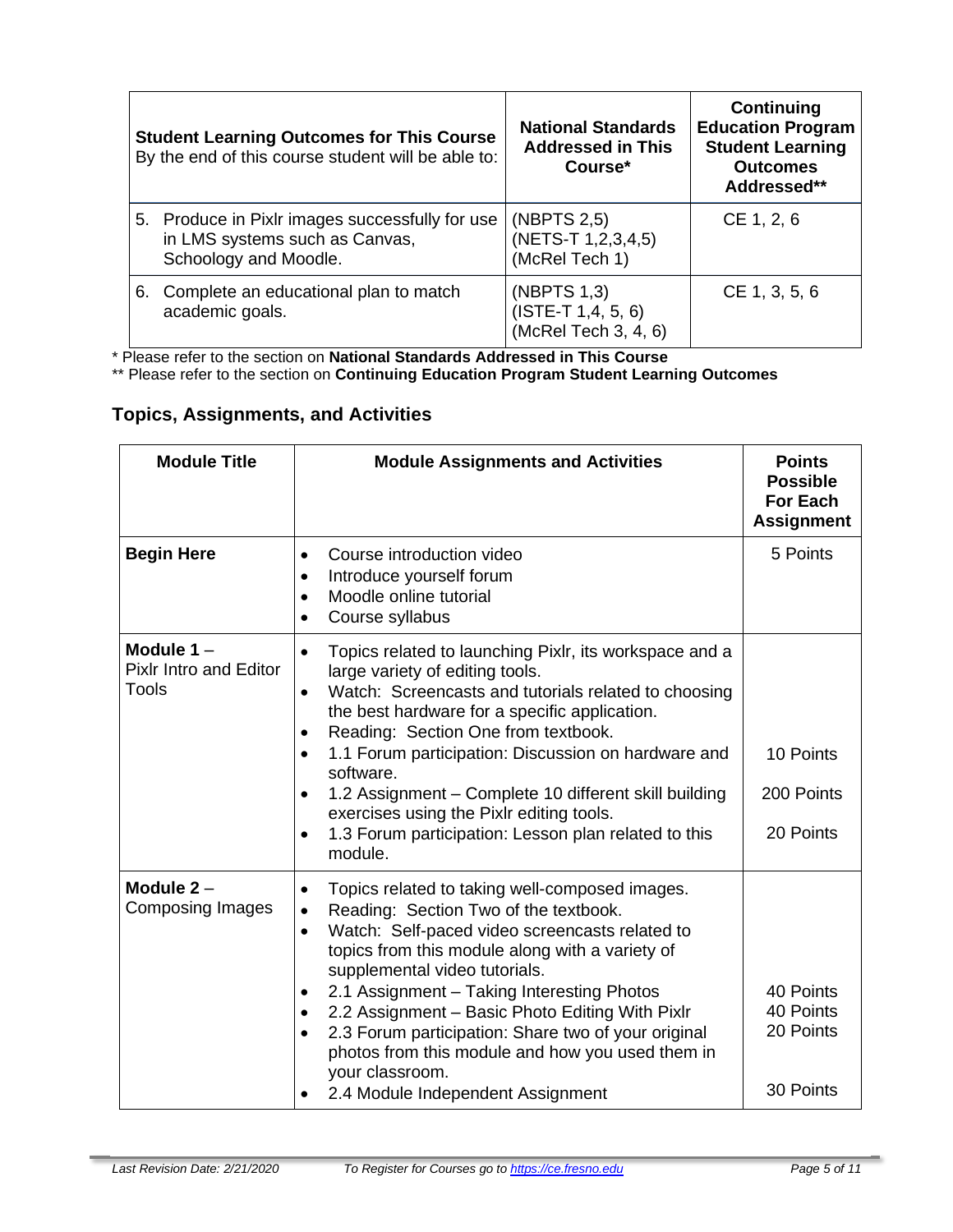| Module $3-$<br>Improving Image<br>Tonality    | Topics related to adjusting image brightness/contrast,<br>$\bullet$<br>exposure, levels and curves.<br>Reading: Section Three of the textbook.<br>$\bullet$<br>Watch: Self-paced video screencasts related to topics<br>$\bullet$<br>from this module along with a variety of supplemental<br>video tutorials.<br>3.1 Assignment: Edited photo using<br>$\bullet$<br>brightness/contrast and exposure.<br>3.2 Assignment: Edited photo using levels and<br>$\bullet$<br>curves.<br>3.3 Assignment: Edited photo using the dodge and<br>$\bullet$<br>burn tools.<br>3.4 Module Independent Assignment<br>$\bullet$ | 25 Points<br>30 Points<br>20 Points<br>30 Points              |
|-----------------------------------------------|-------------------------------------------------------------------------------------------------------------------------------------------------------------------------------------------------------------------------------------------------------------------------------------------------------------------------------------------------------------------------------------------------------------------------------------------------------------------------------------------------------------------------------------------------------------------------------------------------------------------|---------------------------------------------------------------|
| Module $4-$<br><b>Color Adjustments</b>       | Topics related to the RGB color model, adjusting<br>$\bullet$<br>image color balance, levels and curves.<br>Reading: Section Four of the textbook.<br>$\bullet$<br>Watch: Self-paced video screencasts related to topics<br>$\bullet$<br>from this module along with a variety of supplemental<br>video tutorials.<br>4.1 Assignment: Edited photo using proper color<br>balance.<br>4.2 Assignment: Edited photo using color levels and<br>$\bullet$<br>curves adjustment.<br>4.3 Forum participation: Lesson plan related to this<br>$\bullet$<br>module.<br>4.4 Module Independent Assignment<br>$\bullet$     | 30 Points<br>50 Points<br>40 Points<br>30 Points              |
| Module $5-$<br>Photo Retouching<br>and Repair | Topics related to retouching and repairing photos.<br>$\bullet$<br>Reading: Section Five of the textbook.<br>$\bullet$<br>Watch: Self-paced video screencasts related to<br>$\bullet$<br>topics from this module along with a variety of<br>supplemental video tutorials.<br>5.1 Assignment - Red Eye Correction<br>٠<br>5.2 Assignment - Touching Up Skin<br>$\bullet$<br>5.3 Assignment - Removing Scratches and Damage<br>$\bullet$<br>5.4 Forum participation: Lesson plan related to this<br>$\bullet$<br>module.<br>5.5 Module Independent Assignment<br>$\bullet$                                          | 20 Points<br>20 Points<br>40 Points<br>40 Points<br>30 Points |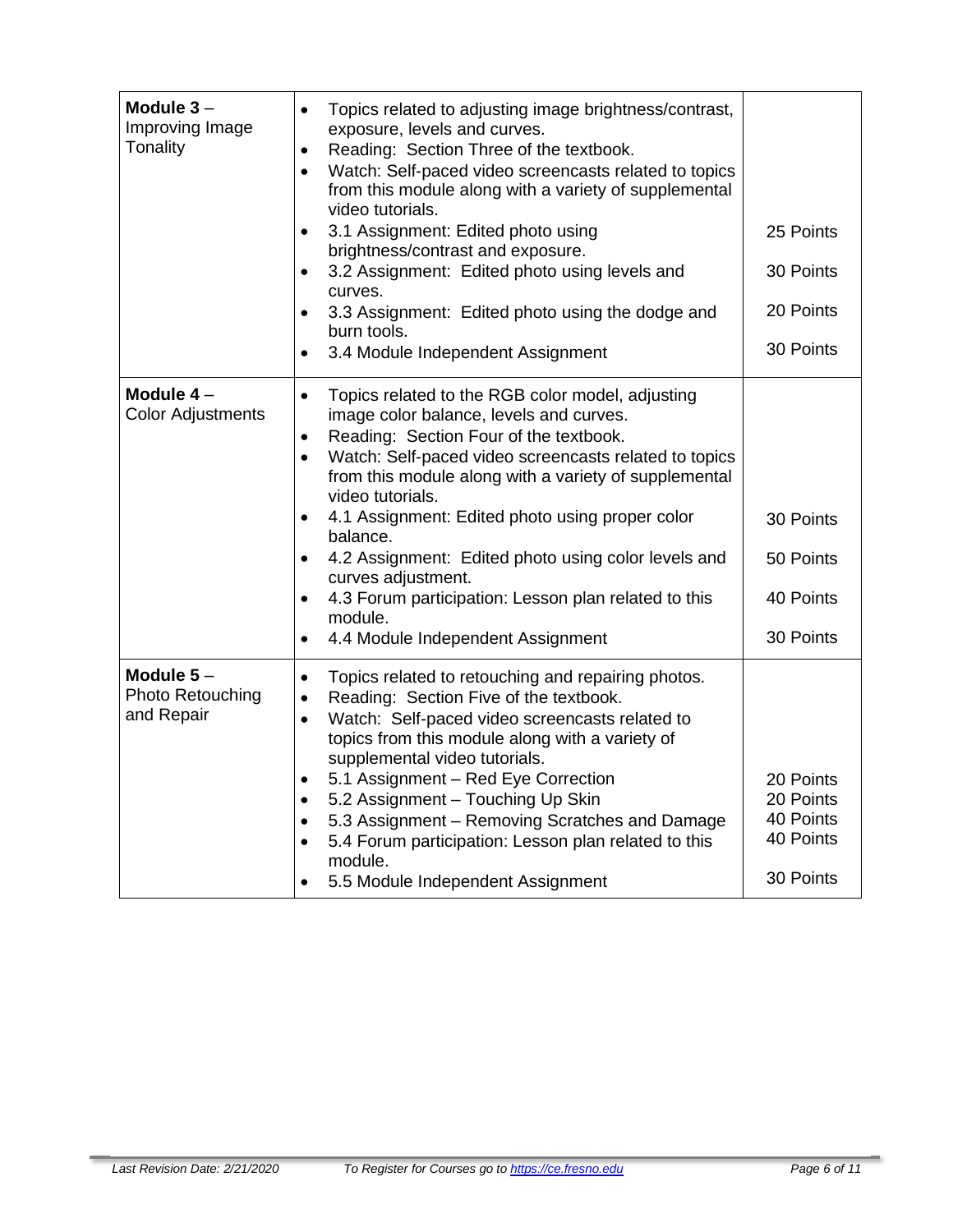| Module $6-$<br>Removing and<br><b>Adding Elements</b>                              | Topics related to improving images by adding or<br>$\bullet$<br>replacing elements from an image, along with<br>replacing a background.<br>Reading: Section Six of the textbook.<br>$\bullet$<br>Watch: Self-paced video screencasts related to<br>$\bullet$<br>topics from this module along with a variety of<br>supplemental video tutorials.<br>Three assignments related to the topics that are<br>$\bullet$<br>applicable to the student's instructional area.<br>6.1 Assignment: Adding Elements<br>$\bullet$<br>6.2 Assignment: Removing Elements<br>$\bullet$<br>6.3 Assignment: Replacing a background<br>$\bullet$<br>6.4 Module Independent Assignment<br>$\bullet$ | 50 Points<br>50 Points<br>30 Points<br>50 Points |
|------------------------------------------------------------------------------------|---------------------------------------------------------------------------------------------------------------------------------------------------------------------------------------------------------------------------------------------------------------------------------------------------------------------------------------------------------------------------------------------------------------------------------------------------------------------------------------------------------------------------------------------------------------------------------------------------------------------------------------------------------------------------------|--------------------------------------------------|
| Module $7 -$<br><b>Artistic Effects Using</b><br>Adjustments and<br><b>Filters</b> | Topics related to improving images by utilizing Pixlr's<br>$\bullet$<br>wide assortment of filters.<br>Reading: Section Seven of the textbook.<br>$\bullet$<br>Watch: Self-paced video screencasts related to<br>$\bullet$<br>topics from this module along with a variety of<br>supplemental video tutorials.<br>Three assignments related to the topics that are<br>$\bullet$<br>applicable to the student's instructional area.<br>7.1 Assignment: Depth of Field<br>$\bullet$<br>7.2 Assignment: Applying Filters<br>$\bullet$<br>7.3 Forum participation: Lesson plan related to this<br>$\bullet$<br>module.<br>7.4 Module Independent Assignment<br>$\bullet$            | 30 Points<br>40 Points<br>40 Points<br>50 Points |
| Module $8-$<br>Finishing Up                                                        | Reading: Instructions on class completion, including<br>$\bullet$<br>feedback, course review and grade request.<br>Watch: Course completion video.<br>$\bullet$                                                                                                                                                                                                                                                                                                                                                                                                                                                                                                                 | Included<br>above                                |
|                                                                                    | <b>TOTAL POINTS</b>                                                                                                                                                                                                                                                                                                                                                                                                                                                                                                                                                                                                                                                             | 1110 pts                                         |

## **Grading Policies, Rubrics, and Requirements for Assignments**

#### **Grading Policies**

- Assignments will be graded per criteria presented in the course rubrics.
- $A = 90-100\%$  and  $B = 80-89\%$ , (anything below 80% will not receive credit.)
- The discernment between an A or a B letter grade is at the discretion of the instructor based on the quality of work submitted (see course rubrics).
- Coursework falling below a B grade will be returned with further instructions.
- All assignments must be completed to receive a grade and are expected to reflect the quality that teacher-training institutions require of professional educators. If completed assignments do not meet this standard, students will be notified with further instructions from the instructor.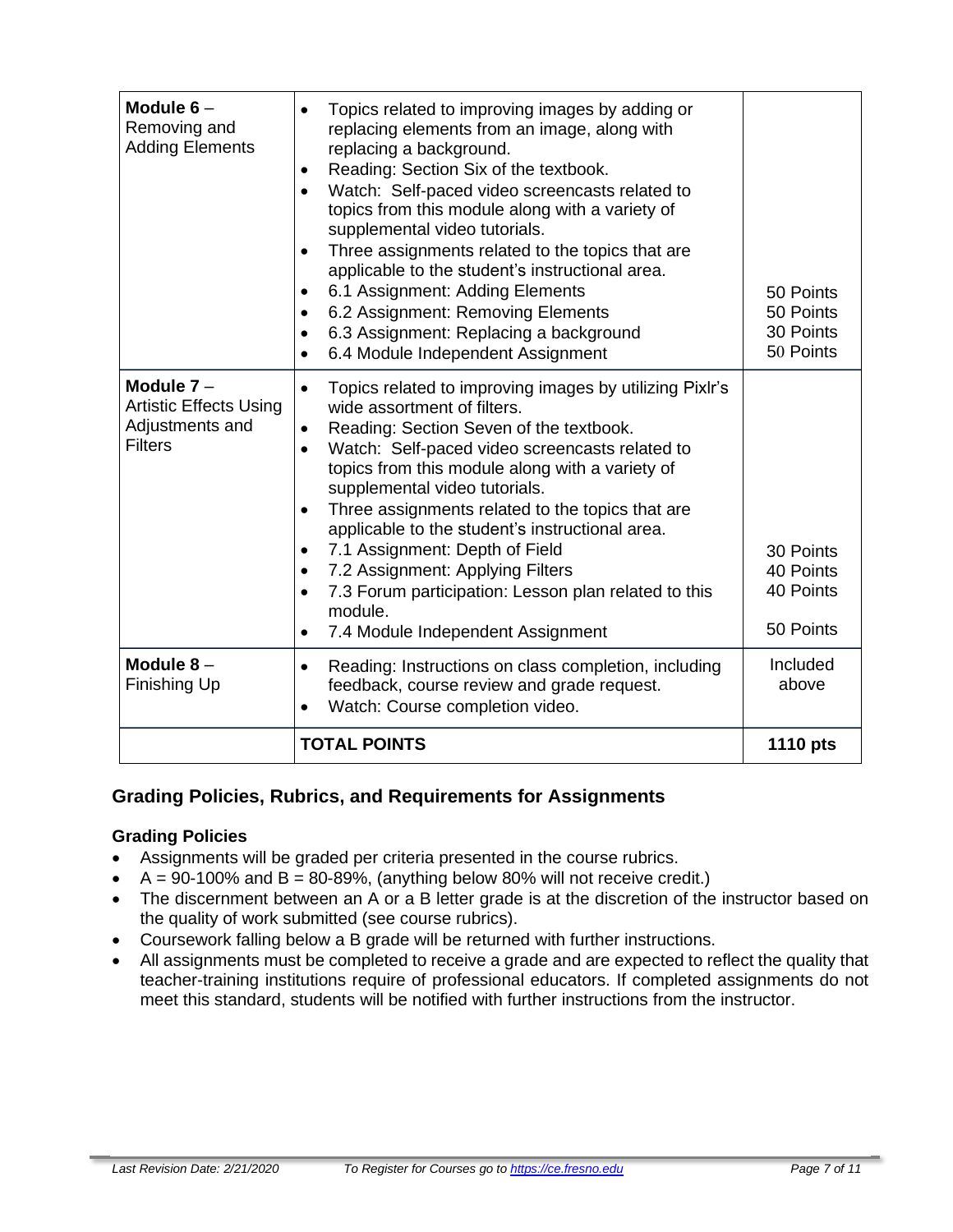#### **Grading Rubrics**

| Grade     | <b>Percent</b> | <b>Description</b> | <b>Rubric</b>                                                                                                                                                                                   |
|-----------|----------------|--------------------|-------------------------------------------------------------------------------------------------------------------------------------------------------------------------------------------------|
| A         | 90-100%        | Excellent          | Meets all course / assignment requirements with<br>significant evidence of subject mastery and<br>demonstration of excellent graduate level<br>professional development scholarship.            |
| B         | 80-89%         | Very Good          | Adequately meets criteria for all course/assignment<br>requirements - demonstrates subject competency<br>with very good graduate level professional<br>development scholarship.                 |
| <b>NC</b> | Below 80%      | Unacceptable       | Does not meet the minimum criteria for all<br>course/assignment requirements and demonstrated<br>little, if any, evidence of acceptable graduate level<br>professional development scholarship. |

#### **Writing Requirements**

- **Superior:** Writing is clear, succinct, and reflects graduate level expectations. Clearly addresses all parts of the writing task. Maintains a consistent point of view and organizational structure. Include relevant facts, details, and explanations.
- **Standard:** Writing is acceptable with very few mistakes in grammar and spelling. Addresses most parts of the writing task. Maintains a mostly consistent point of view and organizational structure. Include mostly relevant facts, details, and explanations.
- **Sub-standard:** Writing contains noticeable mistakes in grammar and spelling. Does not address all parts of the writing task. Lacks a consistent point of view and organization structure. May include marginally relevant facts, details, and explanations.

#### **Lesson Plan Requirements**

- **Superior:** Instructional goals and objectives clearly stated. Instructional strategies appropriate for learning outcome(s). Method for assessing student learning and evaluating instruction is clearly delineated and authentic. All materials necessary for student and teacher to complete lesson clearly listed.
- **Standard:** Instructional goals and objectives are stated but are not easy to understand. Some instructional strategies are appropriate for learning outcome(s). Method for assessing student learning and evaluating instruction is present. Most materials necessary for student and teacher to complete lesson are listed.
- **Sub-standard:** Instructional goals and objectives are not stated. Learners cannot tell what is expected of them. Instructional strategies are missing or strategies used are inappropriate. Method for assessing student learning and evaluating instruction is missing. Materials necessary for student and teacher to complete lesson are missing.

## **Discussion Forum Requirements**

- **Superior:** Response was at least 1 page (3 fully developed paragraphs) in length. Thoroughly answered all the posed questions, followed all the assignment directions, proper grammar and no spelling errors. Language is clear, concise, and easy to understand. Uses terminology appropriately and is logically organized.
- **Standard:** Response was  $\frac{1}{2}$  to 1 page in length (2-3 fully developed paragraphs). Answered all the questions but did not provide an in-depth analysis, followed most of the assignment directions, proper grammar and no spelling errors. Language is comprehensible, but there a few passages that are difficult to understand. The organization is generally good.
- **Sub-standard:** Response was less than ½ page in length (1 paragraph). Did not answer all the required questions and/or statements or responses were superficial, vague, or unclear, did not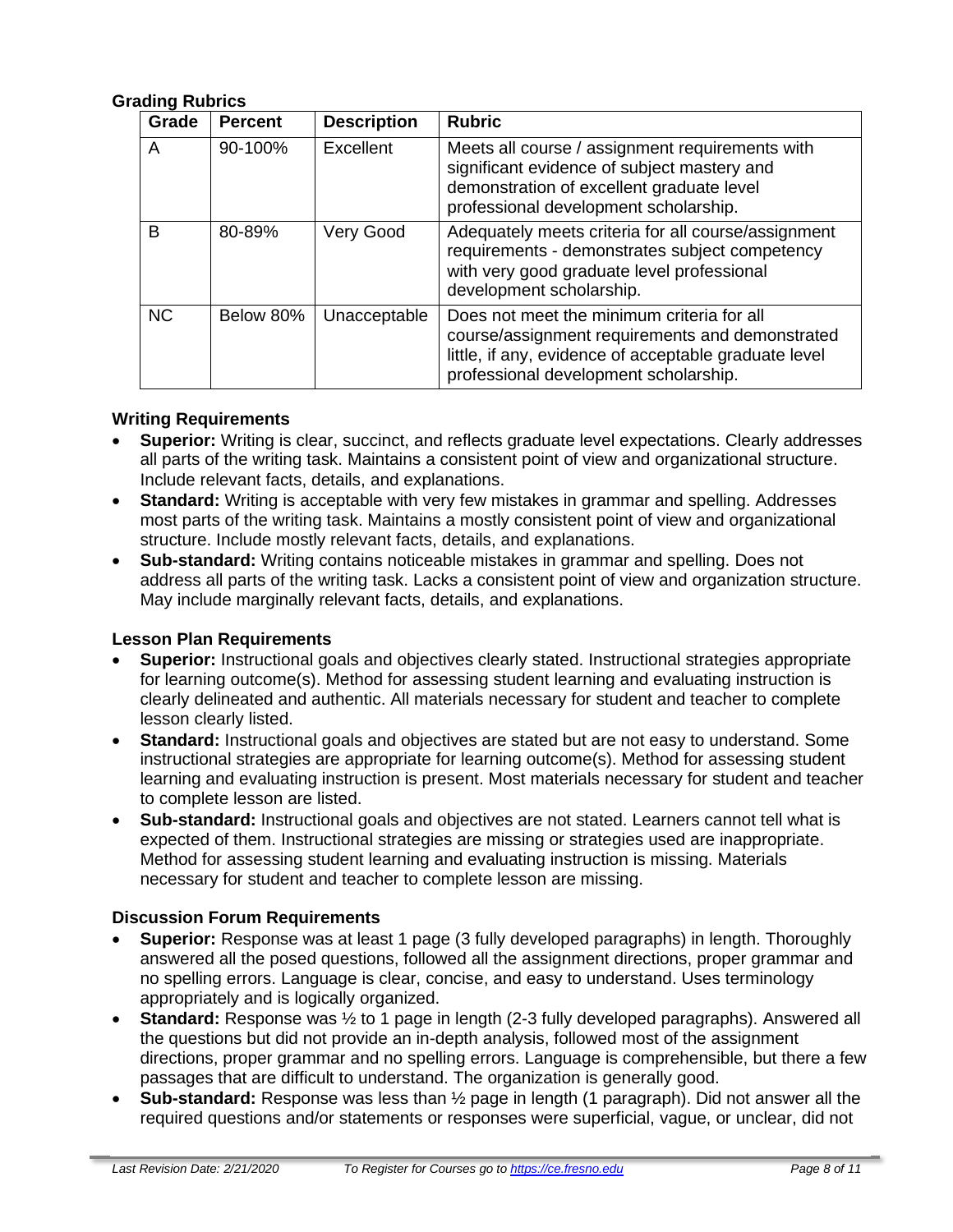follow the assignment directions, many grammar and spelling errors. Is adequately written, but may use some terms incorrectly; may need to be read two or more times to be understood.

## **Instructor/Student Contact Information**

Throughout the course participants will be communicating with the instructor and their classmates on a regular basis using asynchronous discussion forums. A virtual office is utilized for class questions and students are provided with instructor contact information in the event they want to make email or phone contact. In addition, students are encouraged to email or phone the instructor at any time. Students will also receive feedback on the required assignments as they are submitted.

## **Discussion Forums**

Participation is an important expectation of this course and all online courses. Online discussions promote reflection and analysis while allowing students to appreciate and evaluate positions that others express. While students may not be engaging with the same students throughout this course they will be expected to offer comments, questions, and replies to the discussion question whenever possible. The faculty role in the discussion forum is that of an observer and facilitator.

## **Coursework Hours**

Based on the Carnegie Unit standard, a unit of graduate credit measures academic credit based on the number of hours the student is engaged in learning. This includes all time spent on the course: reading the textbook, watching videos, listening to audio lessons, researching topics, writing papers, creating projects, developing lesson plans, posting to discussion boards, etc. Coursework offered for FPU Continuing Education graduate credit adheres to 45 hours per semester unit for the 900-level courses. Therefore, a student will spend approximately 135 hours on a typical 3-unit course.

## **Services for Students with Disabilities**

Students with disabilities are eligible for reasonable accommodations in their academic work in all classes. In order to receive assistance, the student with a disability must provide the Academic Support Center with documentation, which describes the specific disability. The documentation must be from a qualified professional in the area of the disability (i.e. psychologist, physician or educational diagnostician). Students with disabilities should contact the Academic Support Center to discuss academic and other needs as soon as they are diagnosed with a disability. Once documentation is on file, arrangements for reasonable accommodations can be made. For more information and for downloadable forms, please go to [https://www.fresno.edu/students/academic](https://www.fresno.edu/students/academic-support/services-students-disabilities)[support/services-students-disabilities.](https://www.fresno.edu/students/academic-support/services-students-disabilities)

## **Plagiarism and Academic Honesty**

All people participating in the educational process at Fresno Pacific University are expected to pursue honesty and integrity in all aspects of their academic work. Academic dishonesty, including plagiarism, will be handled per the procedures set forth in the Fresno Pacific University Catalogue <https://www.fresno.edu/students/registrars-office/academic-catalogs>

## **Technology Requirements**

To successfully complete the course requirements, course participants will need Internet access, can send and receive email, know how to manage simple files in a word processing program, and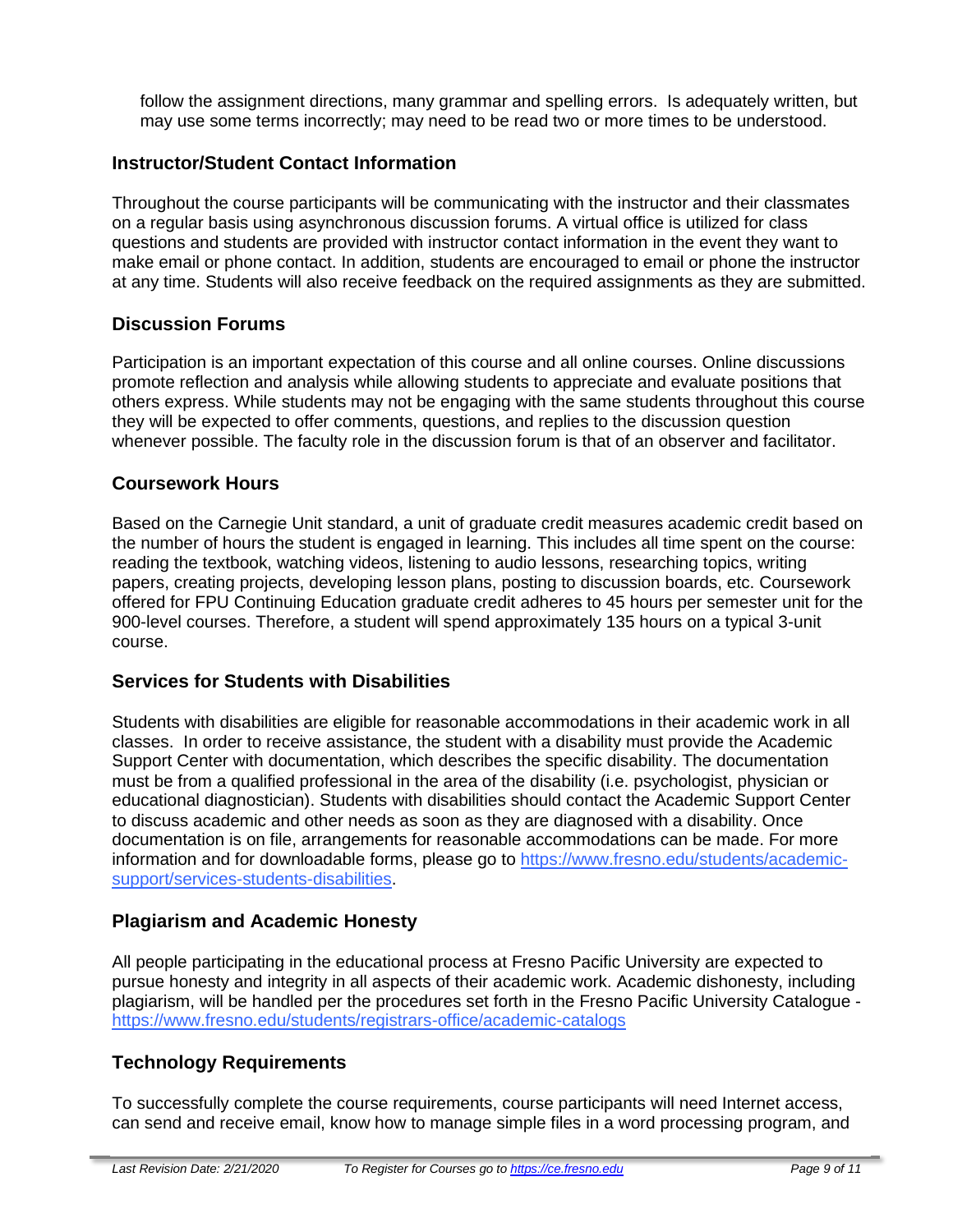have a basic understanding of the Internet. Please remember that the instructor is not able to offer technical support. If you need technical support, please contact your Internet Service Provider.

**Moodle:** This course will be delivered totally online. Moodle is a learning management system that provides students access to online resources, documents, graded assignments, quizzes, discussion forums, etc. Moodle is easy to learn and has a friendly user interface. To learn more about Moodle, go to [https://docs.moodle.org/33/en/Student\\_FAQ.](https://docs.moodle.org/33/en/Student_FAQ) There are also some student tutorials on the Center for Online Learning website at Fresno Pacific University - [https://col.fresno.edu/student.](https://col.fresno.edu/student)

**Moodle Site Login and Passwords:** Students will need to have internet access to log onto [https://ce-connect.fresno.edu.](https://ce-connect.fresno.edu/) The username and password numbers for Moodle access will be sent to you by the university using the email address you submitted at the time of registration. The instructor will then contact you with a welcome communication. If you need help with your username and password recovery, please contact the Continuing Education office at (800) 372- 5505 or (559) 453-2000 during regular office hours - Mon-Fri 8:00 am to 5:00 pm. or email them at [prof.dev@fresno.edu.](mailto:prof.dev@fresno.edu)

**Getting Help with Moodle:** If you need help with Moodle, please contact the Center for Online Learning (COL), by telephone or the website. Help by phone (559) 453-3460 is available Mon-Thurs 8:00 am to 8:00 pm and on Fridays from 8:00 am to 5:00 pm, or by filling out a "Request Services" form at [https://col.fresno.edu/contact/request-services.](https://col.fresno.edu/contact/request-services) Please identify that you are with the "School = Continuing Education".

## **Final Course Grade and Transcripts**

When all work for the course has been completed, students will need to logon to the Continuing Education website [\(https://ce.fresno.edu/my-account\)](https://ce.fresno.edu/my-account) and "Request Final Grade". Once the instructor receives the requests and submits the grade online, students may log back in to view their Final Grade Report or order transcripts online. Please allow at least two weeks for the final grade to be posted. For more information, see the Continuing Education Policies and Procedures at [https://ce.fresno.edu/ce-policies-and-procedures.](https://ce.fresno.edu/ce-policies-and-procedures)

## **University Policies and Procedures**

Students are responsible for becoming familiar with the information presented in the Academic Catalog and for knowing and observing all policies and procedures related to their participation in the university community. A summary of university policies may be found on the university website at [https://www.fresno.edu/students/registrars-office/academic-catalogs.](https://www.fresno.edu/students/registrars-office/academic-catalogs)

## **Fresno Pacific University Student Learning Outcomes**

**Student Learning Outcomes Oral Communication:** Students will *exhibit* clear, engaging, and confident oral communication – in both individual and group settings – and will critically *evaluate* content and delivery components.

**Written Communication:** Students will *demonstrate* proficient written communication by *articulating* a clear focus, *synthesizing* arguments, and utilizing standard formats in order to *inform* and *persuade* others.

**Content Knowledge:** Students will *demonstrate* comprehension of content-specific knowledge and the ability to apply it in theoretical, personal, professional, or societal contexts.

**Reflection**: Students will *reflect* on their personal and professional growth and *provide evidence* of how such reflection is utilized to manage personal and vocational improvement.